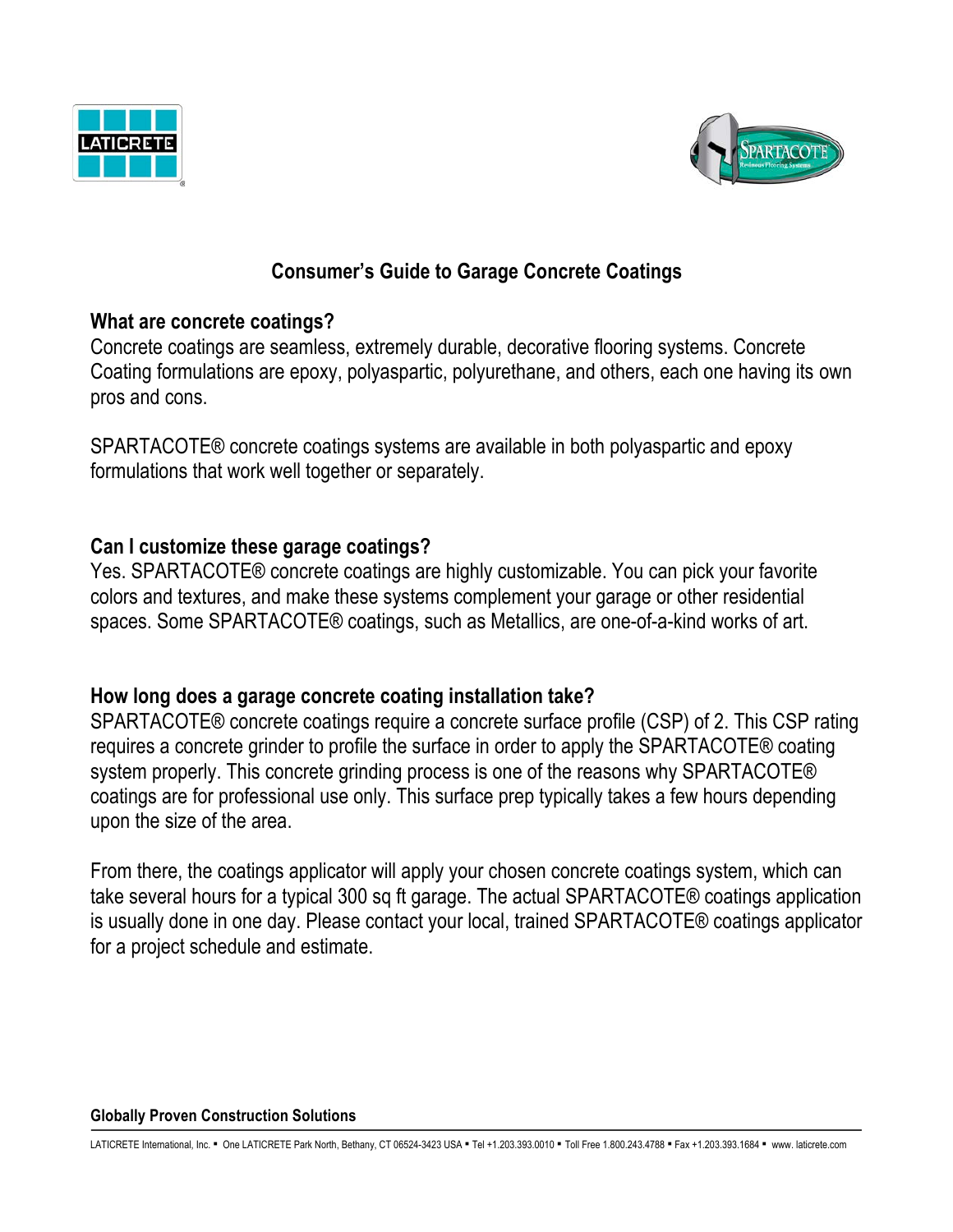## **Does the coatings material smell during installation?**

Concrete coatings can smell during installation depending upon which system you select. The higher the solids content, the less smell there is at installation. If you wish to minimize smell, make sure you state this to your coatings applicator when they give you an estimate and before they begin your project.

SPARTACOTE® PURE™ concrete coatings systems are low VOC and low odor decorative systems that are perfect for such installations.

### **How long will my garage concrete coating last?**

SPARTACOTE® concrete coatings are highly durable and long lasting. These coatings systems are built to last for years.

LATICRETE offers a 3 year product warranty for floor owners. SPARTACOTE® coatings applicators often offer custom warranties. Please discuss your floor's needs with your trained SPARTACOTE® coatings applicator.

### **Can I put SPARTACOTE® concrete coatings outdoors? If so, where?**

Yes. SPARTACOTE® concrete coatings are highly durable, UV-stable, and may be applied outdoors. You will typically find SPARTACOTE® concrete coatings outside on covered patios, walkways, and entryways. They are weather-resistant and offer excellent chemical resistance.

Concrete coatings experts do not recommend applying coatings on residential driveways, sidewalks or areas where concrete needs to breathe.

### **Can I put SPARTACOTE® concrete coatings in other rooms in my home aside from my garage?**

Yes. Customizable SPARTACOTE® concrete coatings are often applied in residential and commercial garages, bathrooms, basements, showrooms, kitchens, hallways, and covered patios and walkways.

## **Are SPARTACOTE® concrete coatings do-it-yourself / DIY home improvement projects? Can I do this myself?**

SPARTACOTE® coatings systems are specialized, resinous materials that require professional concrete profiling before application. **SPARTACOTE® coatings systems are for professional use only.**

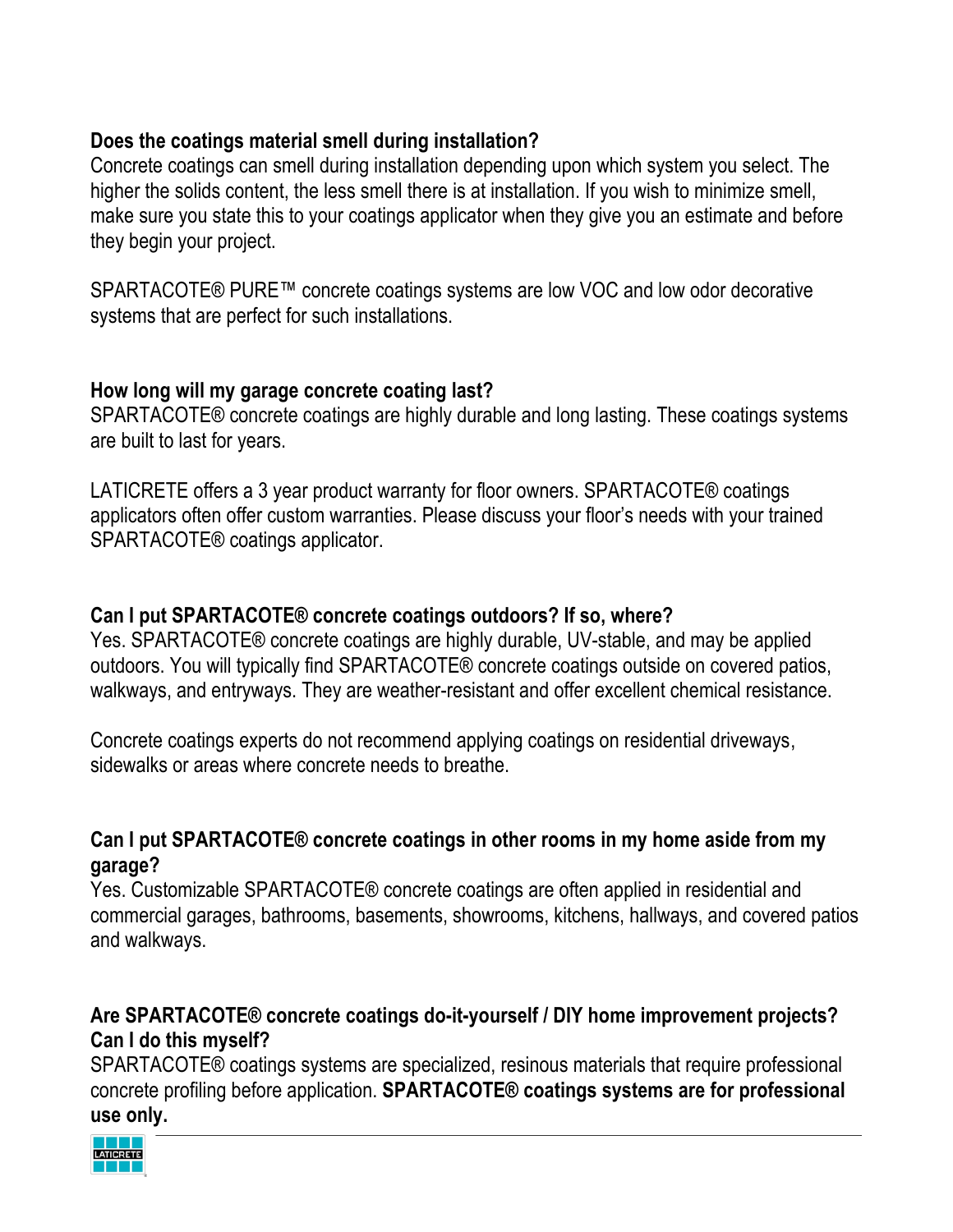LATICRETE offers training for concrete coatings applicators throughout the U.S. Please contact your LATICRETE technical sales rep for information on the next SPARTACOTE® coatings systems training. To find technical sales rep near you, please call 203-393-0010 or email us at contact@hpspartacote.com.

### **Are concrete coatings easy to clean? What maintenance is involved?**

Yes. They are easy to clean. Concrete coatings systems experts recommend a basic cleaning solution of Simple Green® diluted with water to clean your SPARTACOTE® floors.

### **Do road salts and harsh chemicals damage my SPARTACOTE® floor?**

No. SPARTACOTE® coated concrete floors hold up well to harsh road salts and other winter contaminants. However, we recommend owners clean SPARTACOTE® floors regularly based upon use and daily traffic conditions.

#### **Are SPARTACOTE® Concrete Coatings covered under warranty?**

Yes. LATICRETE International, Inc., offers a 3 year product warranty on all SPARTACOTE® concrete coatings applied by a trained SPARTACOTE® coatings contractor. Some coatings contractors offer custom warranties. Please discuss your application with your trained SPARTACOTE® coatings contractor.

### **How long do I have to wait before I can walk or drive on my new SPARTACOTE® floor?**

You can walk on your new SPARTACOTE® floor in 2 hours, and you can drive on it in 24 hours.

#### **Will the finished surface of my new SPARTACOTE® coating system floor be slippery when wet?**

Some SPARTACOTE® coatings systems have built-in traction, such as the Chip or Quartz systems, which are common in residential and commercial garages. Without traction additive, SPARTACOTE® floors may become slippery when wet or when other surface contaminants are present.

Coatings systems experts recommend grip additive or SPARTACOTE® DIAMOND TOPP added to your coatings system in order to maximize floor safety and to ensure the highest floor traction.